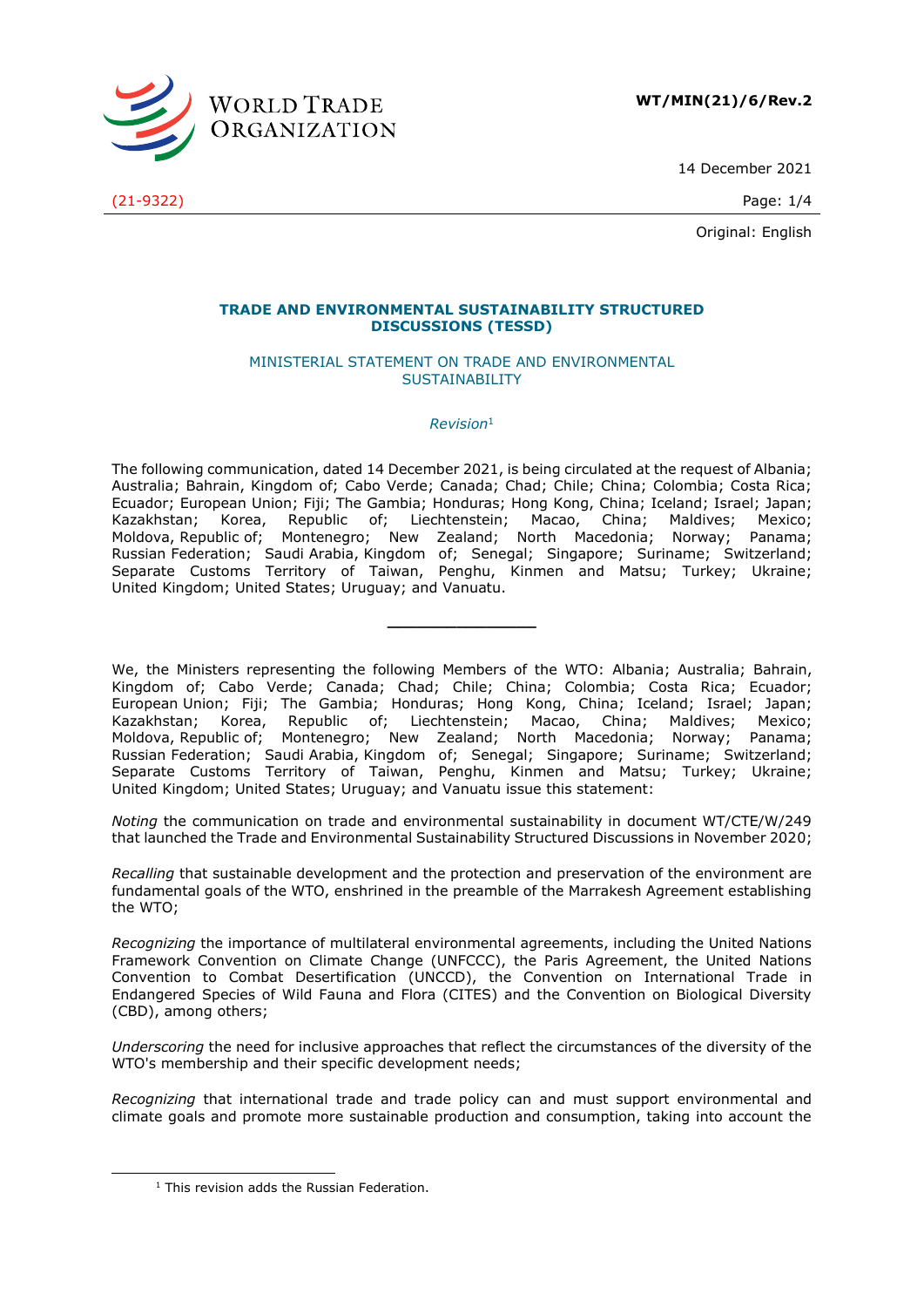importance of a just transition and making progress towards achieving the Sustainable Development Goals (SDGs);

*Stressing* the importance of environmental sustainability as a central issue for the WTO agenda and *noting* the important work undertaken in the WTO Committee on Trade and Environment (CTE), as well as other WTO regular Committees or Bodies where environment matters arise;

*Reaffirming* that the Structured Discussions are not meant to duplicate other initiatives in the WTO, or indeed any other international or global initiative as well as existing WTO agreements and mandates;

*Highlighting* the valuable inputs that stakeholders have given to the Structured Discussions on Trade and Environmental Sustainability, which have already served to enhance discussions by bringing scientific and data-based evidence to deliberations and reiterating the commitment to continue this dialogue and enhance transparency;

*Noting* the recent and current efforts by a diversity of WTO Members to address and promote dialogue and information sharing at the WTO on issues where trade, environmental and climate policies intersect, including on circular economy; natural disasters; climate change mitigation and adaptation; fossil fuel subsidies reform; plastic pollution; combatting illegal, unreported and unregulated fishing and ensuring legal and sustainable trade in wildlife; the conservation and sustainable use of biodiversity; sustainable oceans; facilitating access to green technology; sustainable tourism; sustainable agriculture as well as trade in environmental goods and services;

And also noting other ministerial statements<sup>2</sup> on issues related to trade and environmental sustainability and understanding that nothing in this statement compels any supporter to join any of them;

Agree to:

- 1. Intensify our work on areas of common interest and to identify concrete actions that participating Members could take individually or collectively to expand opportunities for environmentally sustainable trade in an inclusive and transparent way, consistent with their obligations;
- 2. Launch dedicated discussions on how trade-related climate measures and policies can best contribute to climate and environmental goals and commitments while being consistent with WTO rules and principles;
- 3. Explore opportunities and possible approaches for promoting and facilitating trade in environmental goods and services to meet environmental and climate goals, including through addressing supply chain, technical and regulatory elements;
- 4. Identify and compile best practices, as well as explore opportunities for voluntary actions and partnerships to ensure that trade and trade policies are supportive of and contribute to: (i) achieving a more resource-efficient circular economy; (ii) promoting sustainable supply chains and addressing the challenges and opportunities arising from the use of sustainability standards and any related measures, in particular for developing Members; and (iii) promoting and facilitating access to environmental goods and services, including encouraging the global uptake of new and emerging low-emissions and other climate-friendly technologies;
- 5. Identify challenges and opportunities for sustainable trade, including for developing and least developed Members, and encourage enhanced collaboration among participating Members

<sup>&</sup>lt;sup>2</sup> Fossil Fuel Subsidy Reform and Plastic Pollution and Environmentally Sustainable Plastics Trade.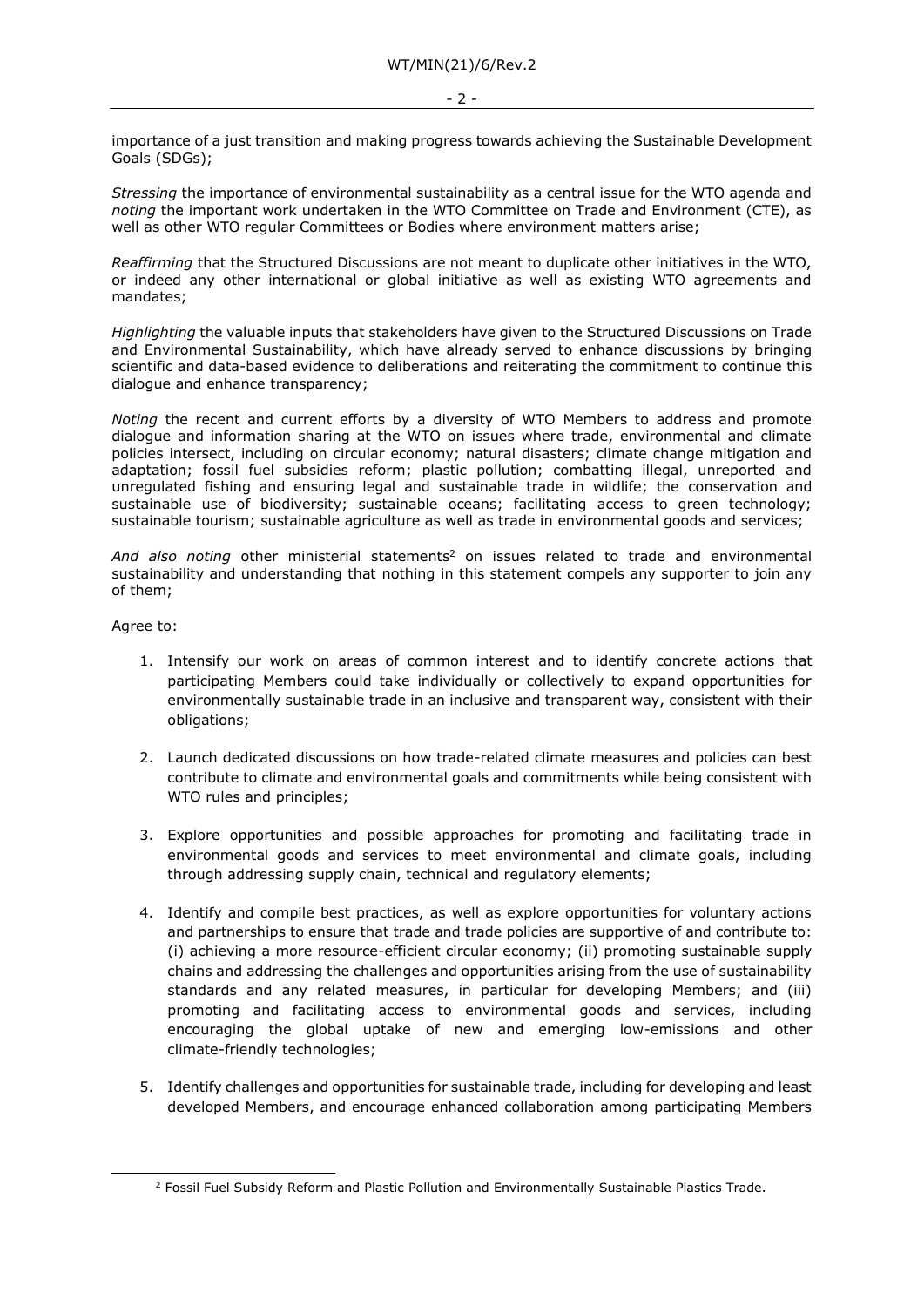in strengthening capacity building and technical assistance on trade and environmental sustainability, including through Aid for Trade;

- 6. Support continued discussions on the environmental effects and trade impacts of relevant subsidies and the role of the WTO in addressing these;
- 7. Adopt the Roadmap, and take steps to advance work, and commit to review progress after one year, to take stock and with a view to adapting the TESSD work plan.

**\_\_\_\_\_\_\_\_\_\_\_\_\_\_\_**